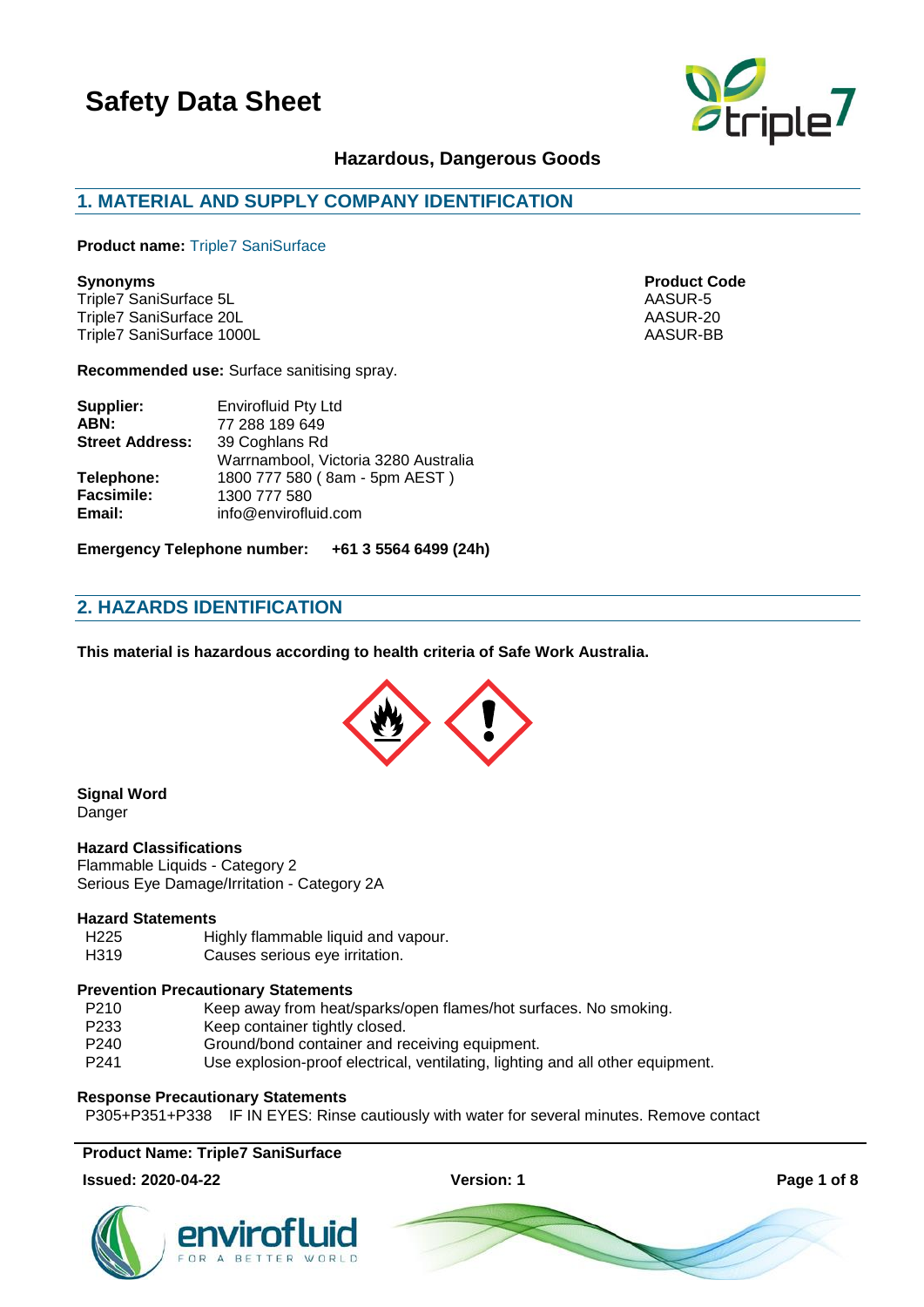

|           | lenses, if present and easy to do. Continue rinsing.                               |
|-----------|------------------------------------------------------------------------------------|
| P337+P313 | If eye irritation persists: Get medical advice/attention.                          |
| P370+P378 | In case of fire: Use alcohol resistant foam or normal protein foam for extinction. |

# **Storage Precautionary Statement**<br>P403+P235 Store in a well-ver

Store in a well-ventilated place. Keep cool.

#### **Disposal Precautionary Statement**

P501 Dispose of contents/container in accordance with local, regional, national and international regulations.

#### **Poison Schedule:**

### **DANGEROUS GOOD CLASSIFICATION**

Classified as Dangerous Goods by the criteria of the "Australian Code for the Transport of Dangerous Goods by Road & Rail" and the "New Zealand NZS5433: Transport of Dangerous Goods on Land".

#### **Dangerous Goods Class:** 3

| <b>3. COMPOSITION INFORMATION</b>                     |         |                   |
|-------------------------------------------------------|---------|-------------------|
| <b>CHEMICAL ENTITY</b>                                | CAS NO  | <b>PROPORTION</b> |
| Ethanol<br>Ingredients determined to be Non-Hazardous | 64-17-5 | 70 %<br>Balance   |
|                                                       |         | 100%              |

### **4. FIRST AID MEASURES**

If poisoning occurs, contact a doctor or Poisons Information Centre (Phone Australia 131 126, New Zealand 0800 764 766).

**Inhalation:** Remove victim from exposure - avoid becoming a casualty. Remove contaminated clothing and loosen remaining clothing. Allow patient to assume most comfortable position and keep warm. Keep at rest until fully recovered. Seek medical advice if effects persist.

**Skin Contact:** For skin burns, cover with a clean, dry dressing until medical help is available. If blistering occurs, do NOT break blisters. If swelling, redness, blistering, or irritation occurs stop use and seek medical assistance if necessary. Should dryness occur use a moisturizer.

**Eye contact:** If in eyes, hold eyelids apart and flush the eyes continuously with running water. Continue flushing until advised to stop by the Poisons Information Centre or a Doctor; or for at least 15 minutes and transport to Doctor or Hospital.

**Ingestion:** Rinse mouth with water. If swallowed, do NOT induce vomiting. Give a glass of water to drink. Never give anything by the mouth to an unconscious patient. If vomiting occurs give further water. Seek medical advice.

**PPE for First Aiders:** Wear rubber boots, safety glasses.

**Product Name: Triple7 SaniSurface Issued: 2020-04-22 Version: 1 Page 2 of 8** envirotluid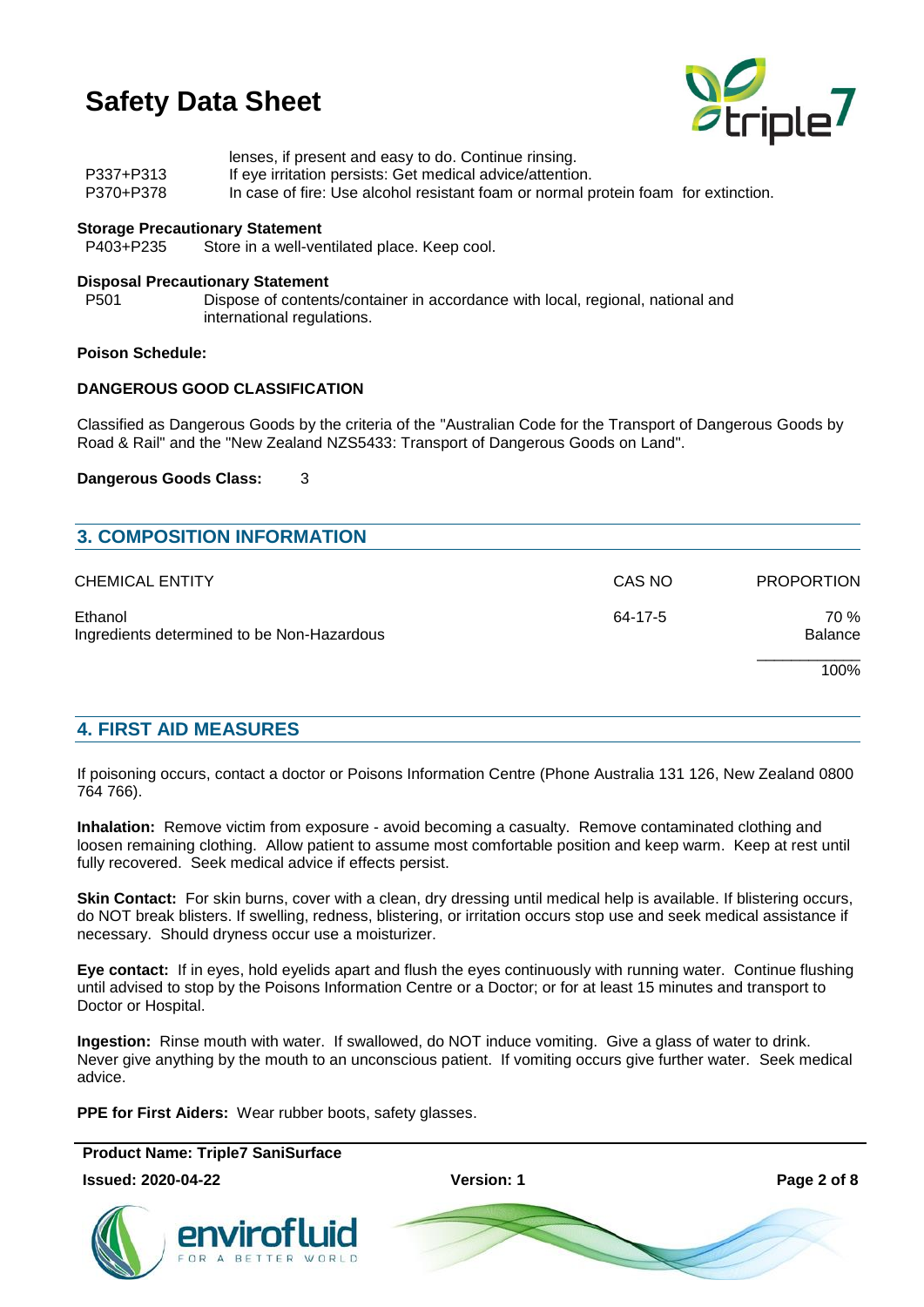

**Notes to physician:** Treat symptomatically.

# **5. FIRE FIGHTING MEASURES**

### **Hazchem Code:** •2Y

**Suitable extinguishing media:** If material is involved in a fire use water fog (or if unavailable fine water spray), alcohol resistant foam, dry agent (carbon dioxide, dry chemical powder).

**Specific hazards:** Highly flammable liquid and vapour. May form flammable vapour mixtures with air. Flameproof equipment necessary in area where this chemical is being used. Nearby equipment must be earthed. Electrical requirements for work area should be assessed according to AS3000. Vapour may travel a considerable distance to source of ignition and flash back. Avoid all ignition sources. All potential sources of ignition (open flames, pilot lights, furnaces, spark producing switches and electrical equipment etc) must be eliminated both in and near the work area. Do NOT smoke.

**Fire fighting further advice:** Heating can cause expansion or decomposition leading to violent rupture of containers. If safe to do so, remove containers from path of fire. Keep containers cool with water spray. On burning or decomposing may emit toxic fumes. Fire fighters to wear self-contained breathing apparatus and suitable protective clothing if risk of exposure to vapour or products of combustion or decomposition.

# **6. ACCIDENTAL RELEASE MEASURES**

### **SMALL SPILLS**

Wear protective equipment to prevent skin and eye contamination. Avoid inhalation of vapours or dust. Wipe up with absorbent (clean rag or paper towels). Collect and seal in properly labelled containers or drums for disposal.

### **LARGE SPILLS**

If safe to do so, shut off all possible sources of ignition. Clear area of all unprotected personnel. Slippery when spilt. Avoid accidents, clean up immediately. Wear protective equipment to prevent skin and eye contamination and the inhalation of vapours. Work up wind or increase ventilation. Contain - prevent run off into drains and waterways. Use absorbent (soil, sand or other inert material). Use a spark-free shovel. Collect and seal in properly labelled containers or drums for disposal. If contamination of crops, sewers or waterways has occurred advise local emergency services.

### **Dangerous Goods - Initial Emergency Response Guide No:** 14

# **7. HANDLING AND STORAGE**

**Handling:** Avoid eye contact and repeated or prolonged skin contact. Avoid inhalation of vapour, mist or aerosols.

**Storage:** Store in a cool, dry, well-ventilated place and out of direct sunlight. Store away from foodstuffs. Store away from incompatible materials described in Section 10. Store away from sources of heat and/or ignition. Keep container standing upright. Keep containers closed when not in use - check regularly for leaks.

This material is classified as a Class 3 Flammable Liquid as per the criteria of the "Australian Code for the Transport of Dangerous Goods by Road & Rail" and/or the "New Zealand NZS5433: Transport of Dangerous Goods on Land" and must be stored in accordance with the relevant regulations.

**Product Name: Triple7 SaniSurface**

**Issued: 2020-04-22 Version: 1 Page 3 of 8**



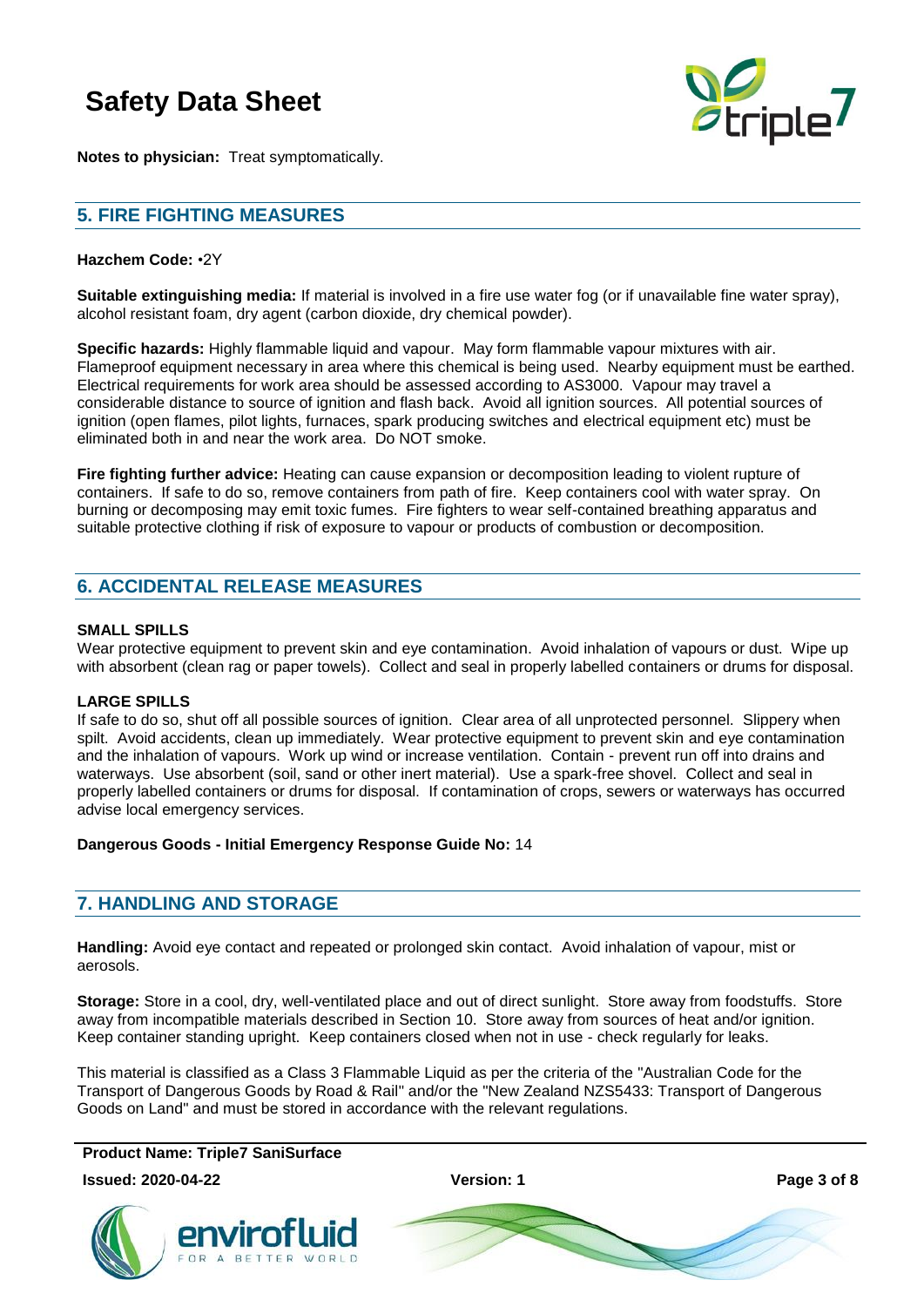

# **8. EXPOSURE CONTROLS / PERSONAL PROTECTION**

#### **National occupational exposure limits:**

|               | TWA  |       | STEL   |       | <b>NOTICES</b> |
|---------------|------|-------|--------|-------|----------------|
|               | ppm  | mg/m3 | ppm    | mg/m3 |                |
| Ethyl alcohol | 1000 | 1880  | $\sim$ | ۰.    | ۰.             |

As published by Safe Work Australia.

TWA - The time-weighted average airborne concentration over an eight-hour working day, for a five-day working week over an entire working life.

STEL (Short Term Exposure Limit) - the average airborne concentration over a 15 minute period which should not be exceeded at any time during a normal eight-hour workday.

These Exposure Standards are guides to be used in the control of occupational health hazards. All atmospheric contamination should be kept to as low a level as is workable. These exposure standards should not be used as fine dividing lines between safe and dangerous concentrations of chemicals. They are not a measure of relative toxicity.

If the directions for use on the product label are followed, exposure of individuals using the product should not exceed the above standard. The standard was created for workers who are routinely, potentially exposed during product manufacture.

**Biological Limit Values:** As per the "National Model Regulations for the Control of Workplace Hazardous Substances (Safe Work Australia)" the ingredients in this material do not have a Biological Limit Allocated.

**Engineering Measures:** Ensure ventilation is adequate to maintain air concentrations below Exposure Standards. Use only in well ventilated areas. Use with local exhaust ventilation or while wearing appropriate respirator.

**Personal Protection Equipment:** RUBBER BOOTS, SAFETY GLASSES.



Personal protective equipment (PPE) must be suitable for the nature of the work and any hazard associated with the work as identified by the risk assessment conducted.

When handling individual retail packs no personal protection equipment is required.

Wear rubber boots, safety glasses.

**Hygiene measures:** Keep away from food, drink and animal feeding stuffs. When using do not eat, drink or smoke. Wash hands prior to eating, drinking or smoking. Avoid contact with clothing. Avoid eye contact and repeated or prolonged skin contact. Avoid inhalation of vapour, mist or aerosols. Ensure that eyewash stations and safety showers are close to the workstation location.

### **Product Name: Triple7 SaniSurface**

**Issued: 2020-04-22 Version: 1 Page 4 of 8**



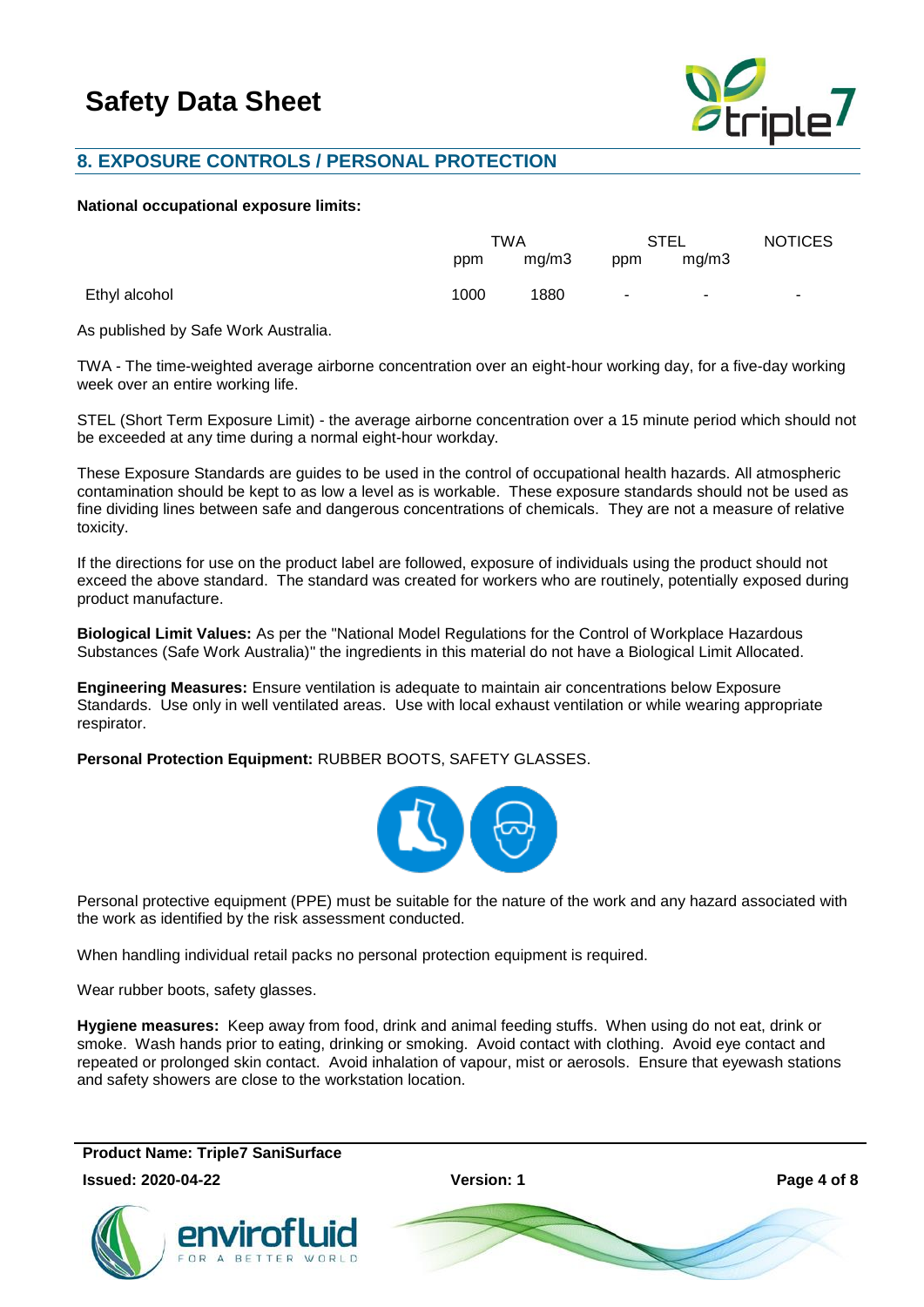

# **9. PHYSICAL AND CHEMICAL PROPERTIES**

| Form:   | Liquid                |
|---------|-----------------------|
| Colour: | Clear                 |
| Odour:  | <b>Fragrance Free</b> |

**Flash Point (°C):** 25°C **Boiling Point/Range (°C):** 78°C **pH:** 6 - 7.5

(Typical values only - consult specification sheet)  $N Av = Not available, N App = Not applicable$ 

# **10. STABILITY AND REACTIVITY**

**Chemical stability:** This material is thermally stable when stored and used as directed.

**Conditions to avoid:** Elevated temperatures and sources of ignition.

**Incompatible materials:** Oxidising agents.

**Hazardous decomposition products:** Oxides of carbon and nitrogen, smoke and other toxic fumes.

**Hazardous reactions:** No known hazardous reactions.

# **11. TOXICOLOGICAL INFORMATION**

No adverse health effects expected if the product is handled in accordance with this Safety Data Sheet and the product label. Symptoms or effects that may arise if the product is mishandled and overexposure occurs are:

#### **Acute Effects**

**Inhalation:** Material may be an irritant to mucous membranes and respiratory tract.

**Skin contact:** Contact with skin may result in irritation.

**Ingestion:** Swallowing can result in nausea, vomiting and irritation of the gastrointestinal tract.

**Eye contact:** An eye irritant.

#### **Acute toxicity**

**Inhalation:** This material has been classified as non-hazardous. Acute toxicity estimate (based on ingredients): LC50 > 20.0 mg/L for vapours or LC50 > 5.0 mg/L for dust and mist or LC50 > 20,000 ppm for gas

**Skin contact:** This material has been classified as non-hazardous. Acute toxicity estimate (based on ingredients): >2,000 mg/Kg bw

**Ingestion:** This material has been classified as non-hazardous. Acute toxicity estimate (based on ingredients): >2,000 mg/Kg bw

**Product Name: Triple7 SaniSurface**

#### **Issued: 2020-04-22 Version: 1 Page 5 of 8**



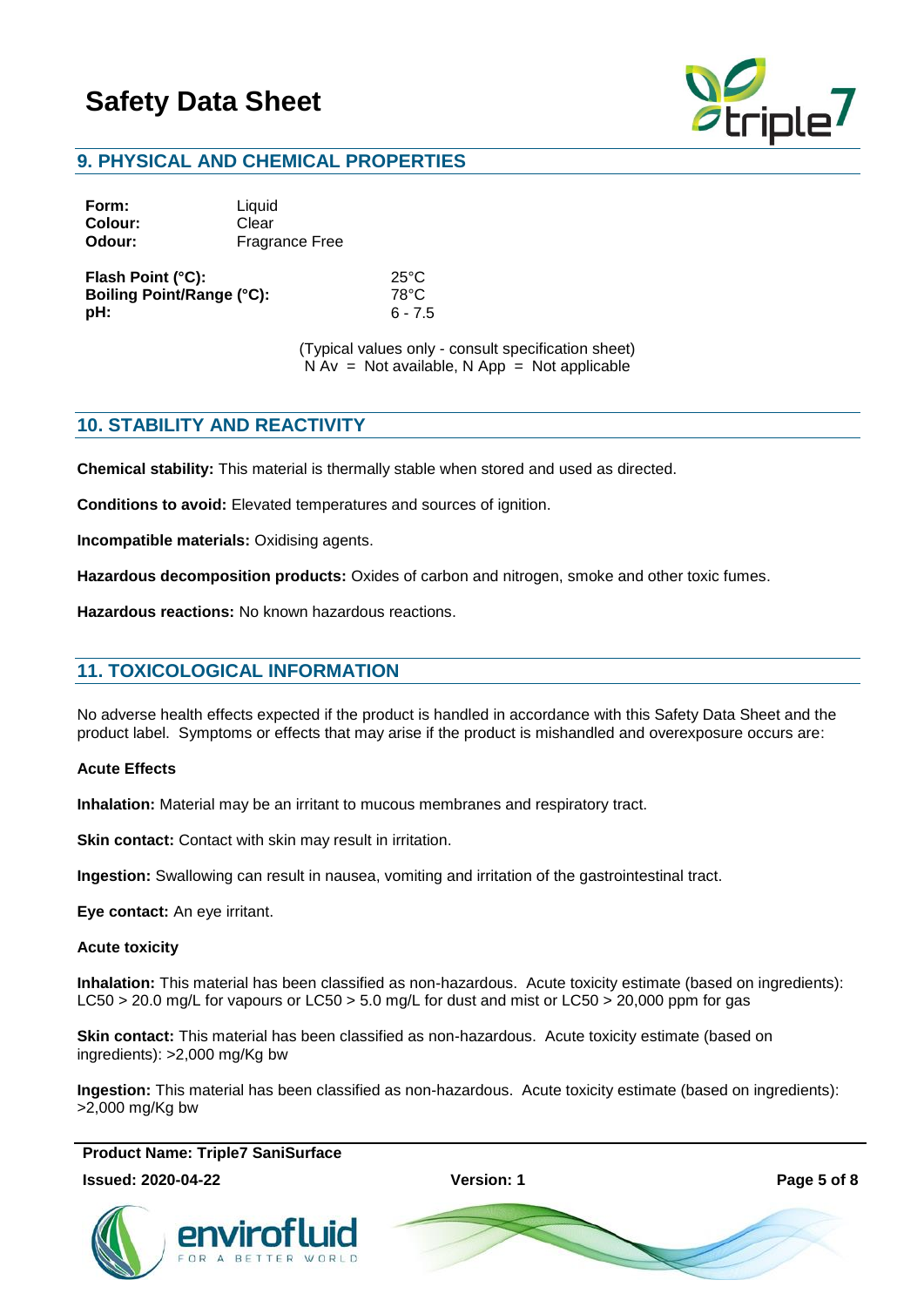

**Corrosion/Irritancy:** Eye: this material has been classified as a Category 2A Hazard (reversible effects to eyes). Skin: this material has been classified as not corrosive or irritating to skin.

**Sensitisation:** Inhalation: this material has been classified as not a respiratory sensitiser. Skin: this material has been classified as not a skin sensitiser.

**Aspiration hazard:** This material has been classified as non-hazardous.

**Specific target organ toxicity (single exposure):** This material has been classified as non-hazardous.

**Chronic Toxicity**

**Mutagenicity:** This material has been classified as non-hazardous.

**Carcinogenicity:** This material has been classified as non-hazardous.

**Reproductive toxicity (including via lactation):** This material has been classified as non-hazardous.

**Specific target organ toxicity (repeat exposure):** This material has been classified as non-hazardous.

# **12. ECOLOGICAL INFORMATION**

Avoid contaminating waterways.

**Acute aquatic hazard:** This material has been classified as non-hazardous. Acute toxicity estimate (based on ingredients): >100 mg/L

**Long-term aquatic hazard:** This material has been classified as non-hazardous. Non-rapidly or rapidly degradable substance for which there are adequate chronic toxicity data available OR in the absence of chronic toxicity data, Acute toxicity estimate (based on ingredients): >100 mg/L, where the substance is not rapidly degradable and/or BCF  $<$  500 and/or log K<sub>ow</sub>  $<$  4.

**Ecotoxicity:** No information available.

**Persistence and degradability:** No information available.

**Bioaccumulative potential:** No information available.

**Mobility:** No information available.

# **13. DISPOSAL CONSIDERATIONS**

Persons conducting disposal, recycling or reclamation activities should ensure that appropriate personal protection equipment is used, see "Section 8. Exposure Controls and Personal Protection" of this SDS.

If possible material and its container should be recycled. If material or container cannot be recycled, dispose in accordance with local, regional, national and international Regulations.

### **14. TRANSPORT INFORMATION**

**Product Name: Triple7 SaniSurface**

**Issued: 2020-04-22 Version: 1 Page 6 of 8**





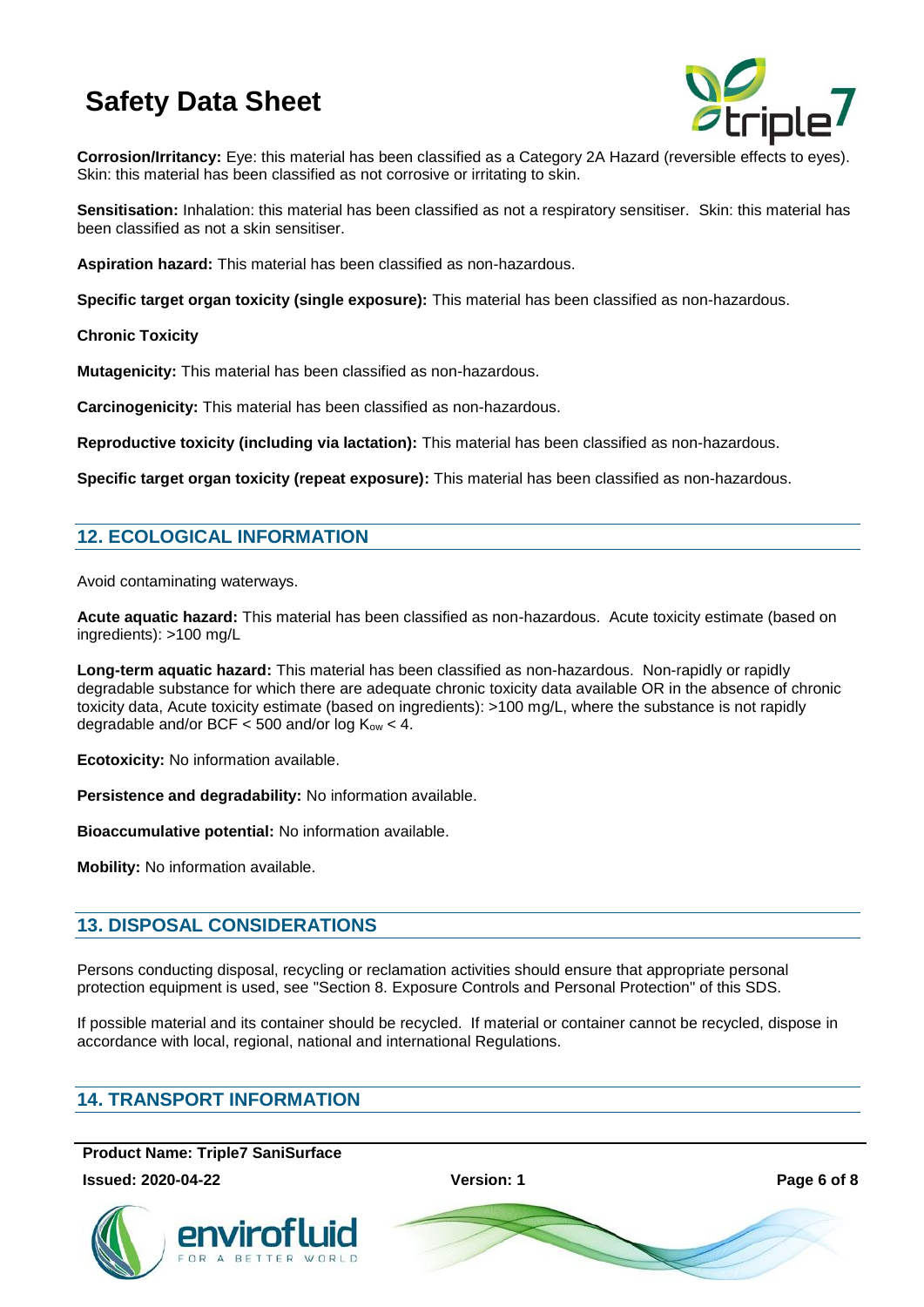

### **ROAD AND RAIL TRANSPORT**

Classified as Dangerous Goods by the criteria of the "Australian Code for the Transport of Dangerous Goods by Road & Rail" and the "New Zealand NZS5433: Transport of Dangerous Goods on Land".



| UN No:                              | 1170       |
|-------------------------------------|------------|
| Dangerous Goods Class:              | 3          |
| <b>Packing Group:</b>               | Ш          |
| <b>Hazchem Code:</b>                | $\cdot$ 2Y |
| <b>Emergency Response Guide No:</b> | 14         |

**Proper Shipping Name:** ETHANOL SOLUTION

**Segregation Dangerous Goods:** Not to be loaded with explosives (Class 1), flammable gases (Class 2.1), if both are in bulk, toxic gases (Class 2.3), spontaneously combustible substances (Class 4.2), oxidising agents (Class 5.1), organic peroxides (Class 5.2), toxic substances (Class 6.1), infectious substances (Class 6.2) or radioactive substances (Class 7). Exemptions may apply.

### **MARINE TRANSPORT**

Classified as Dangerous Goods by the criteria of the International Maritime Dangerous Goods Code (IMDG Code) for transport by sea.



**Proper Shipping Name:** ETHANOL SOLUTION

### **AIR TRANSPORT**

Classified as Dangerous Goods by the criteria of the International Air Transport Association (IATA) Dangerous Goods Regulations for transport by air.



| UN No:                        | 1170 |
|-------------------------------|------|
| <b>Dangerous Goods Class:</b> | 3    |
| <b>Packing Group:</b>         | Ш    |

**Proper Shipping Name:** ETHANOL SOLUTION

**Product Name: Triple7 SaniSurface**

**Issued: 2020-04-22 Version: 1 Page 7 of 8**